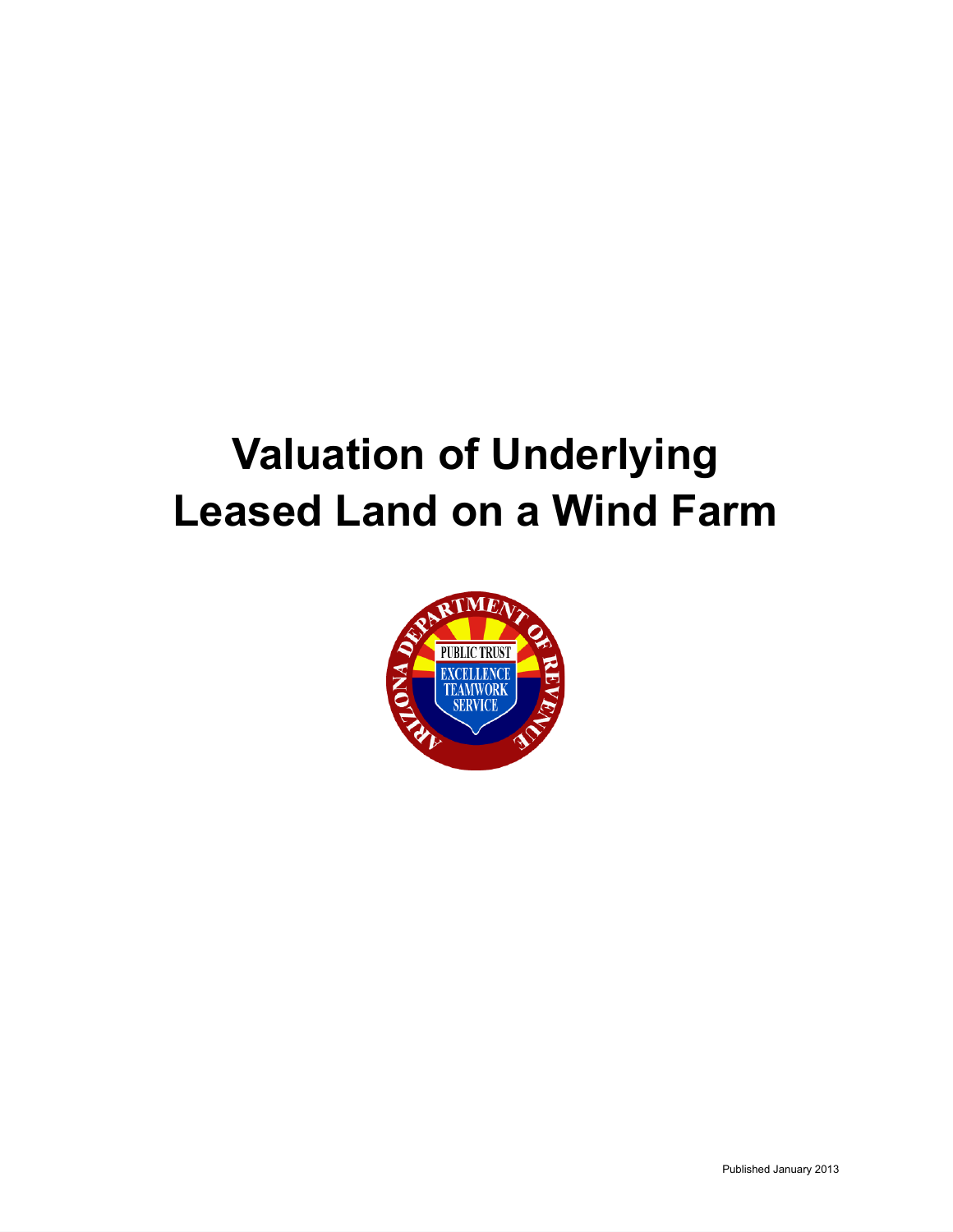## **Interim Guideline for Valuing Underlying Leased Land on a Wind Farm**

The Department's Centrally Valued Property Unit values electric generation facilities including commercial renewable energy generation facilities. Renewable energy generation facilities include facilities whose energy or fuel is derived from solar, wind, or other nonpetroleum renewable sources. The type of renewable generation addressed in this Guideline involves wind generation.

### **Background**

Normally the Department includes the cost of the land associated with an electric generation facility in the value of the facility when the land is owned by the operator of the electric generation facility. A new development associated with renewable power generation is that these facilities may be located on leased land. The Department has identified existing wind generation facilities that are located on leased land. The leased land identified to date was previously used solely for natural grazing and classified as agricultural land. The ranches where the wind generation facilities are currently located are comprised of fee owned land as well as land leased from a government entity. The wind generation facilities are located on both the fee land and the land leased from the government.

Each wind generation facility identified thus far consists of cleared areas where each wind turbine is located along with an accompanying transformer and/or electrical cable connection box. Wind generation operations collectively are often referred to as a *wind farm*. A wind farm may also include areas used for maintenance and operations facilities, electrical substation(s), underground electrical cables and access roads, and electric transmission lines.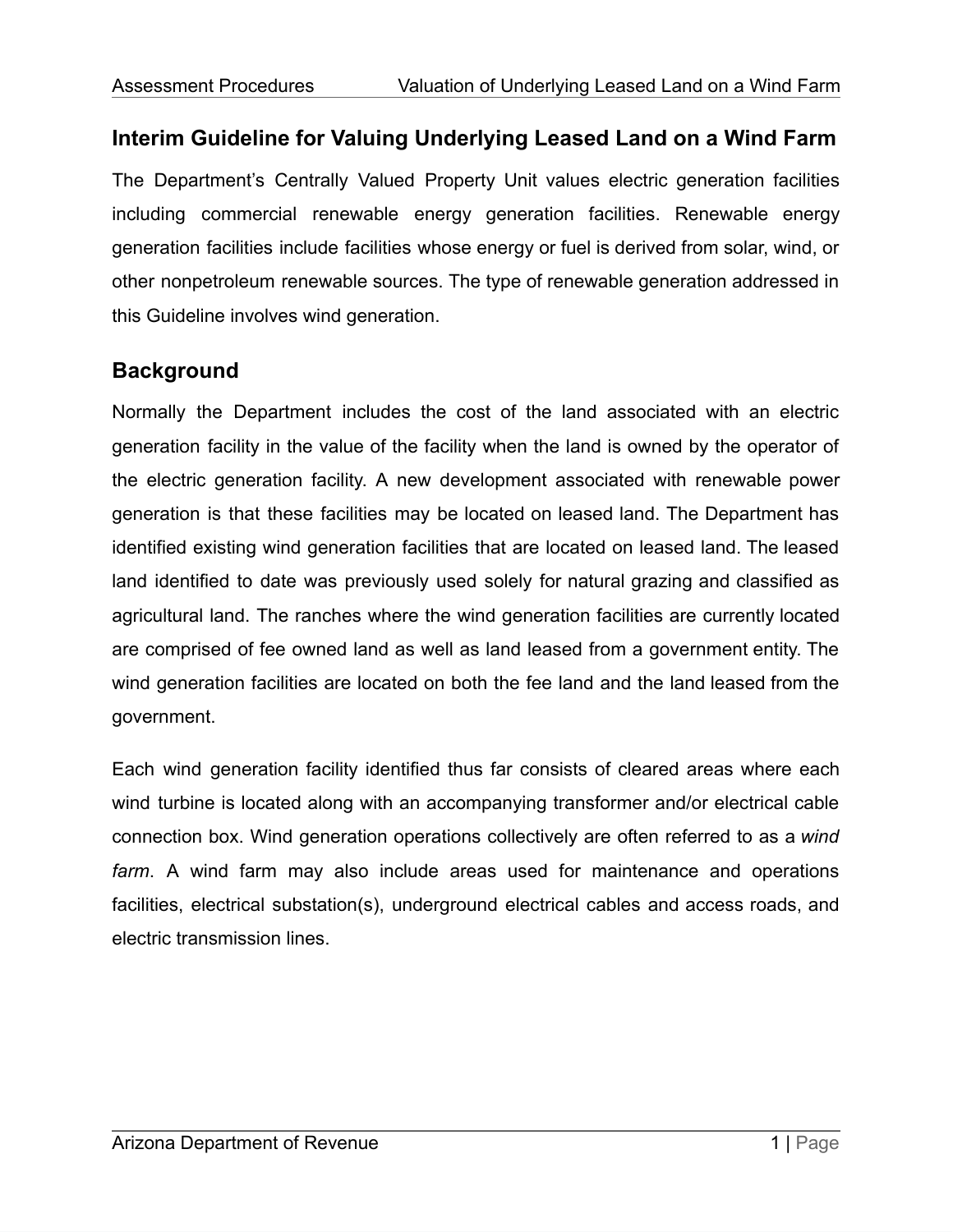**With the advent of leased land associated with wind generation facilities, the value of the leased land, when not disclosed to the Department, used in association with an electric generation facility, must be established by the County Assessor.** If the cost of the land is disclosed to the Department, the cost will be included in the Department's valuation of the facility.

### **Suggested Valuation Methodology**

The Department's suggested valuation methodology is based on the cost for the generation facility to acquire the land where the equipment/facility is located. With the advent of leased land, the cost to the generation facility is considered to be the cost to the generation facility of leasing the land over the lease term.

Based on research the Department conducted, the typical footprint for a wind turbine is one-quarter acre (0.25 acre) per turbine. The estimated footprint area includes space for the turbine towers, roads, and support acreage such as substations, maintenance and operations facilities etc.

The Assessor's Office should value only the turbine sites and associated support facilities located on privately owned land not reported to the Department. Sites located on land leased from a government entity should not be included in the Assessor's land value.

The land area devoted to wind generation should be excluded from the area devoted to other uses. For example, if the other use on the site is agricultural use, the land area devoted to wind generation should be deducted from the total area of the parcel or parcels owned by the land owner. When it is necessary for the County Assessor to value the land area devoted to wind generation, the Department recommends using the attached methodology for the wind generation portion of the property, with the balance of the land, in this example, being valued as agricultural land.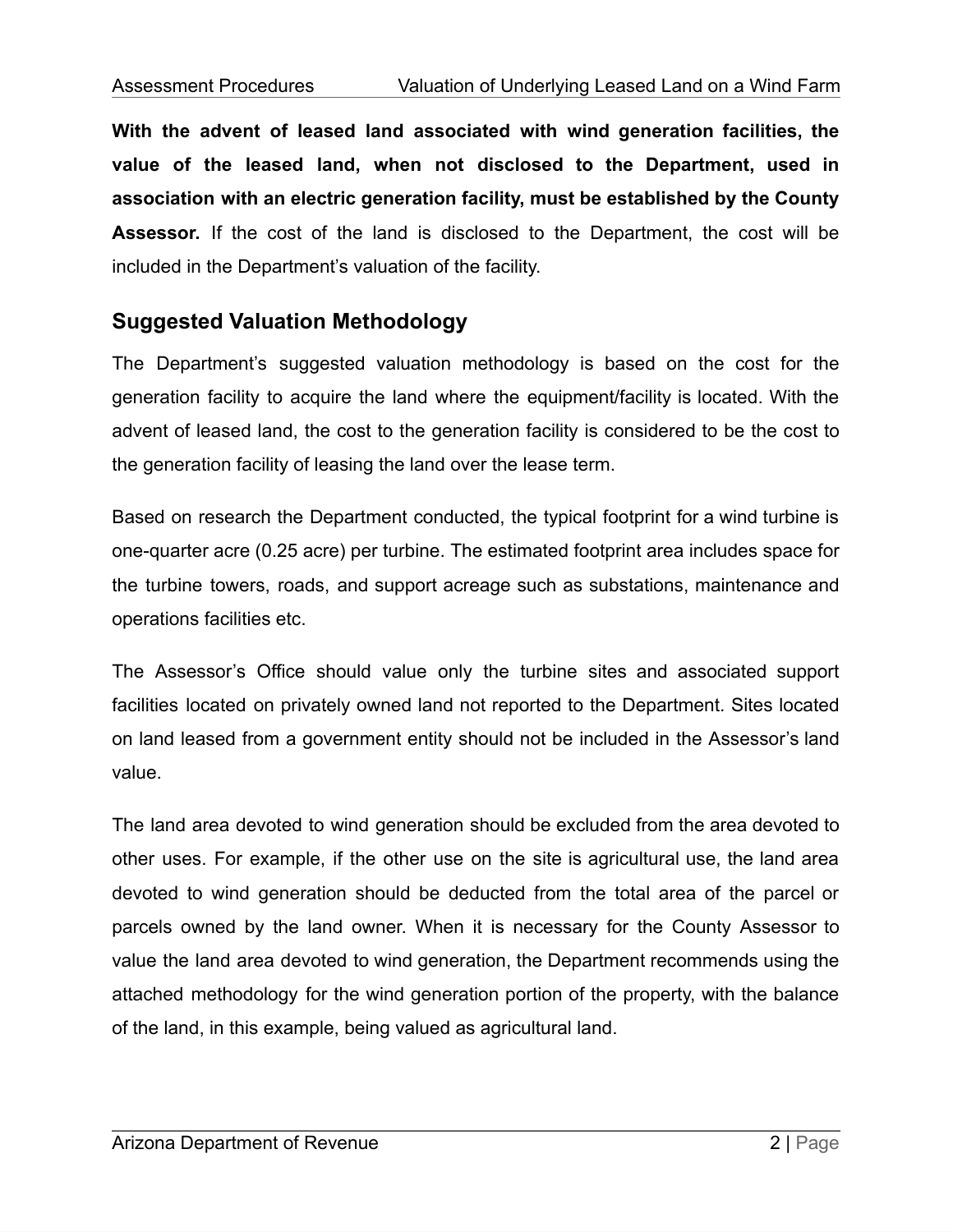These properties also require a mixed use legal classification and assessment ratio. The methodology for developing the mixed use legal classification and assessment ratios is contained in Part Three, Chapter 2 of the DOR Assessment Procedures Manual available at this link:

[https://azdor.gov/sites/default/files/media/PROPERTY\\_AssessmentPart3Ch2.pdf](https://azdor.gov/sites/default/files/media/PROPERTY_AssessmentPart3Ch2.pdf)

See suggested methodology on the next page.

For questions or additional information please contact Frank Dudley at 602-716-6179 or by email at **follardial and a controller** or Steve Barney at 602-716-6863 or by email at [sbarney@azdor.gov.](mailto:sbarney@azdor.gov)